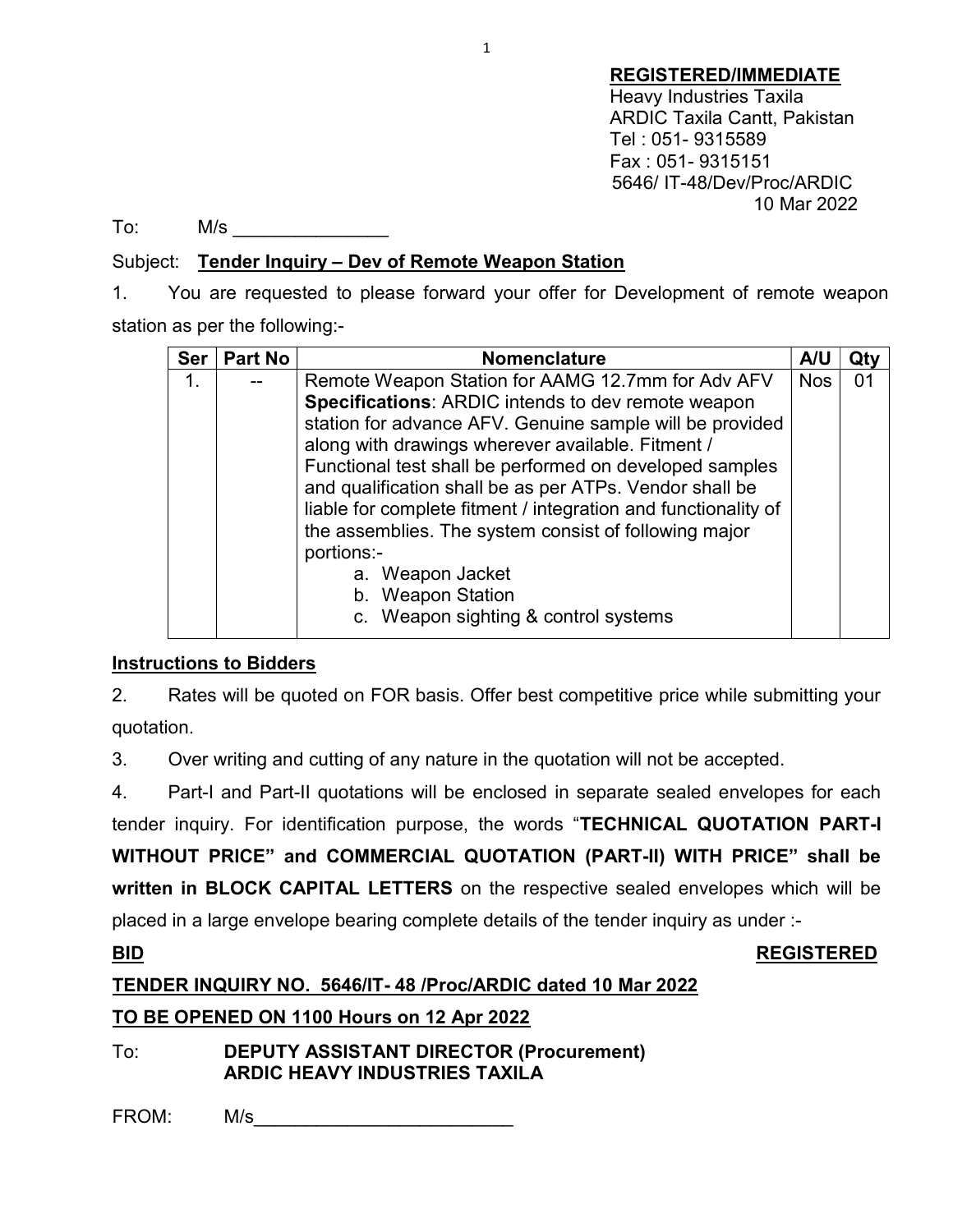$\mathfrak{p}$ 

Note: Forward your bids not later than at 1030 hours on 12 Apr 2022 .

5. Delivery of Tender. The tender/bid will be enclosed in a sealed envelope which will be invariably marked with "Bid against Tender Inquiry No. 5646/IT-48/Proc/ARDIC dated 10 Mar 2022 and complete address. The tender if brought by hand, will be handed over to security staff on duty at ARDIC Gate for placing the same in the bid box (available at the gate). The bid will not be brought by hand by any firm while visiting the office of Assistant Director (Procurement). Moreover if required endorsements are found missing, the bid will be liable for rejection.

6. The bid must be dropped in the bid box, latest by 1030 hours on 12 Apr 2022, at ARDIC Gate. The bid will be opened same day at 1100 hours in the presence of the available representative of the firms in Heavy Industries Taxila. No bid will be entertained / considered after 1030 hours, on the aforementioned date.

7. All papers must be signed and stamped and items not quoted / quoted must be mentioned clearly.

8. All clauses/terms mentioned in this inquiry will be considered accepted by the bidding firms, even if no reference to them is given in the respective offers.

9. Postal Order for Rs. 200/- (Rupees Two Hundred) in favour of MD ARDIC, HIT Taxila Cantt, will invariably be enclosed with the technical offer, failing which the bid will be ignored.

10. Firms are instructed NOT to send Telex and Fax bids. Such bids/offers would not be accepted.

11. Please confirm receipt of the tender inquiry immediately and also intimate your participation or otherwise in this tender inquiry. In case any firm does not wish to bid, then it should return the tender inquiry documents at the earliest.

12. HIT reserves its right to cancel the bidding process with reason but without any obligation to justify such a reason.

13. **Delivery Period:** The system will be developed within 12 months after signing of contract.

14. The offered price quoted must be firm, final and inclusive of all taxes, packing, handling charges etc and delivery at HIT Taxila cantt.

15. Offers must remain valid for 120 days from the date of opening of the tender.

16. The store will be packed in standard grade, worthy of transportation by the means adopted.

17. This inquiry may not be taken as an indication of subsequent supply order and does not in any way commit HIT to purchase the items offered.

18. Warranty period will be 01 years from the date of Last CRV / CRC.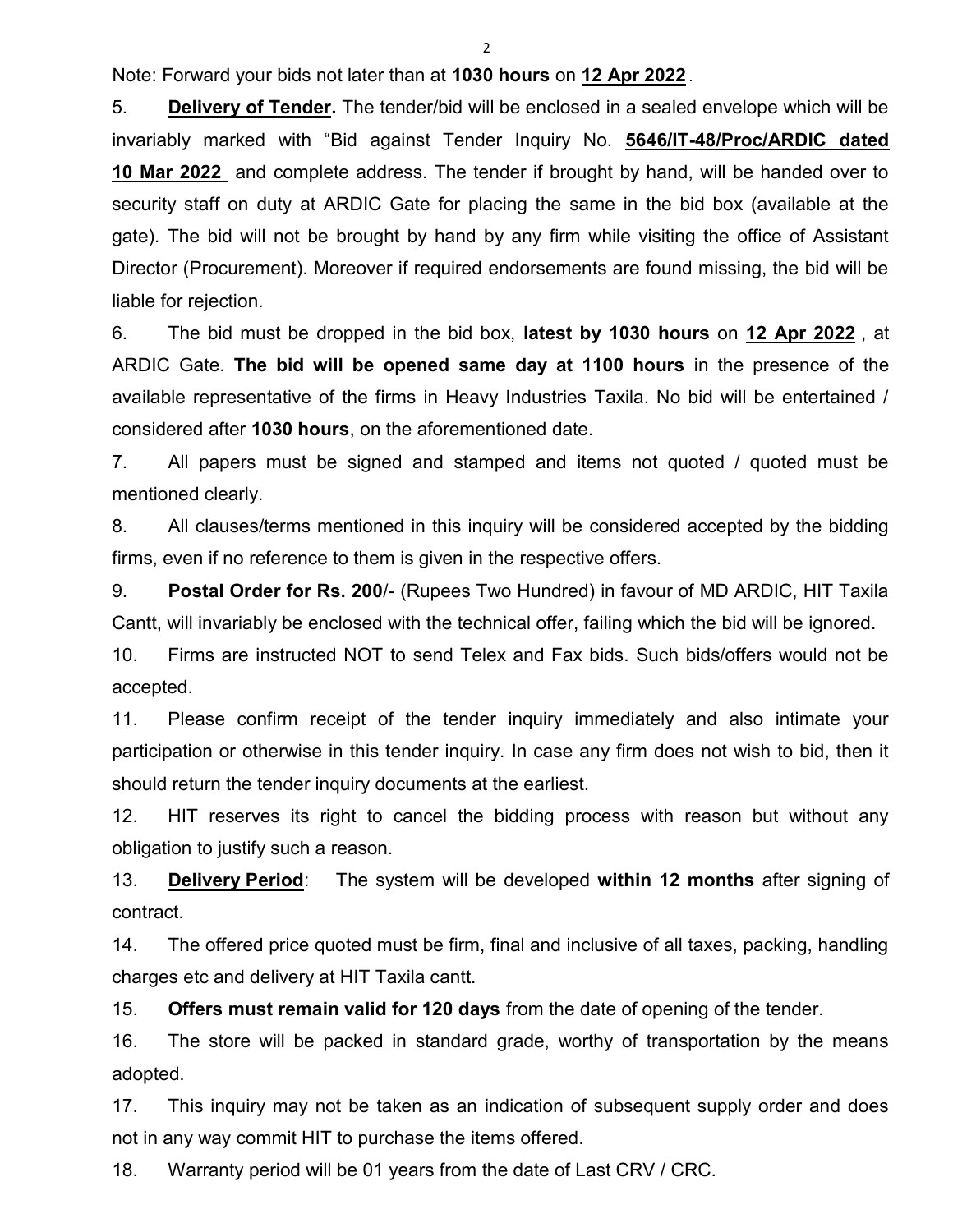19. In case of failure to supply the stores within the stipulated periods, liquidated damages at the rate of 2% but not less than 1% of amount involved per month and maximum value not more than 10% of contracted store value or a part there-of will be levied.

### 20. Payment Terms

- a. Payments will be made by either by CMA (DP), Rawalpindi/HIT, through cheque against pre-receipted bills (duly affixed with revenue stamps) along with professional tax certificates (attested photocopies) of the suppliers after delivery and acceptance of stores.
- b. Partial payments against partial deliveries will be not allowed.
- c. The payment to the registered person is linked with active taxpayer status of the supplier as per FBR data base. If any registered supplier is not on active Taxpayer list, his / her payment will be stopped till he / she files his / her mandatory returns and appears on ATL of FBR.

21. HIT reserves the right to increase / decrease the quantity of items, placed on the tender without any reference to the firm.

22. The supplier shall furnish a 5% performance bank guarantee within one month from the date of signing of the contract from scheduled bank in Pakistan against the total value of contract excluding taxes/duties. This bank guarantee must remain valid for 1x years after the issuance of last CRV/CRC. Bank guarantee will be released after completion of warranty period of store.

23. All Firms participating in the tender will deposit maximum up to 2% bid security and not more than Rs.1.0 Mn of total quoted value in the shape of CDR / bank guarantee addressing to MD (ARDIC) Heavy Industries Taxila. The bid security will be provided in Original by the firms in commercial envelope and clear mentioning of the same in the technical quotation without amount will be ensured by the firms, failing which the bid will stand rejected. The bid securities will be returned as under:-

a. **Unsuccessful Bidders**. Within 15 days of completion/announcement of the bid evaluation result.

b. Successful Bidders. Upon submission of 5 % PBG.

24. The net offered price will be inclusive of GST as imposed by Government of Pakistan. The offers without mentioning of GST will not be considered. The GST will always be mentioned separately to the base price.

25. Integrity pact will invariably be involved/invoked when the total value of the contract exceed 10 Million as specified in PPRA Rule 2002-2004.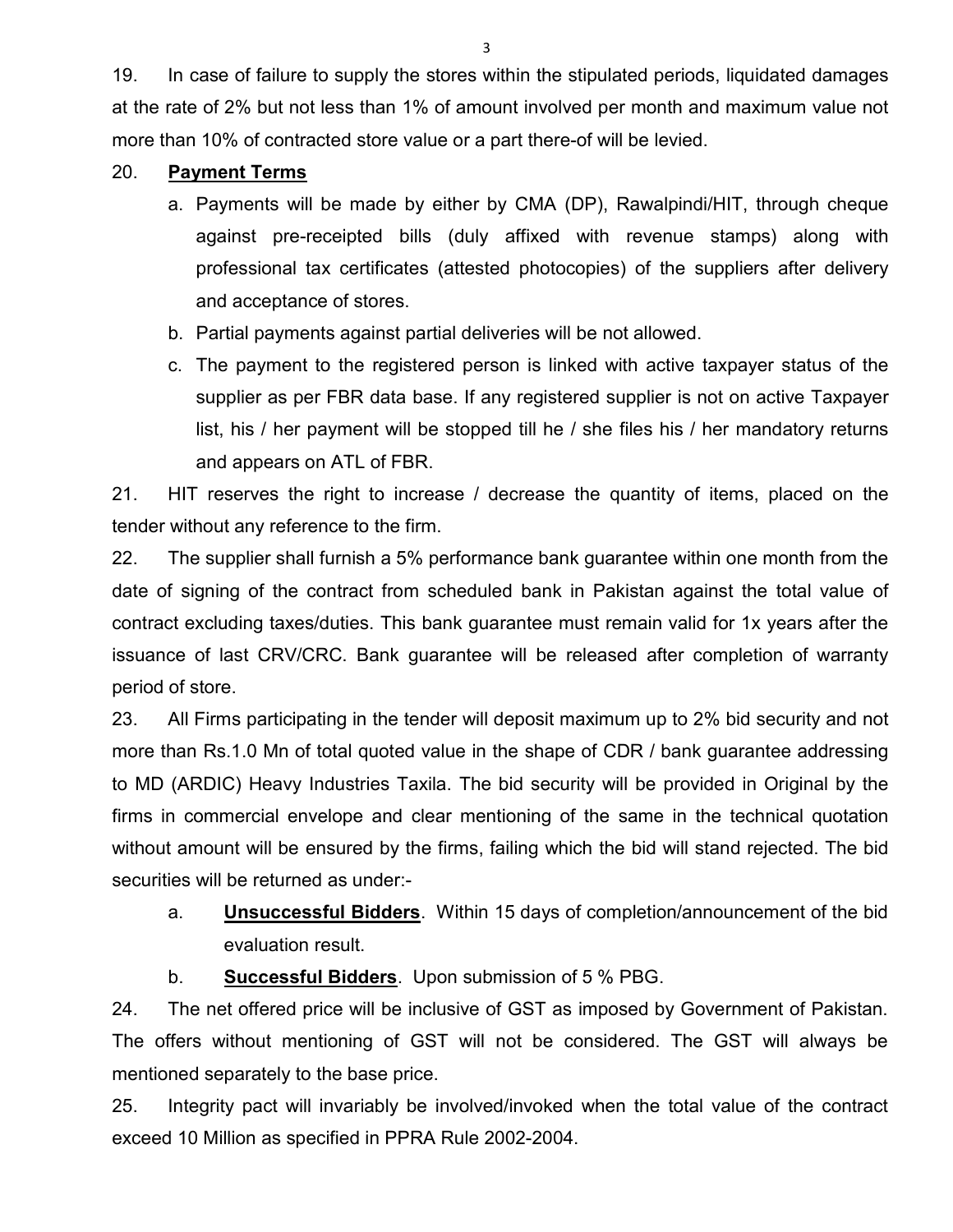26. In case of any dispute regarding the terms and conditions and the quality of stores, the decision of the Chairman HIT will be considered as final and binding on the suppliers/firms.

27. In case, the contracted firm fails to execute the order within the stipulated time and does not materialize the supply of ordered stores, the supply order/contract would be cancelled at the firm's risk and expense. Expenditure incurred on the re-purchase of offered stores will be recovered from the defaulting firm, under existing procedures.

28. Inspection of the store will be carried out at HIT Taxila Cantt.

## Eligibility Criteria

29. Firms should not be blacklisted or defaulted anywhere within or outside Pakistan. In this regard firm should provide "No Blacklisting" (affidavit on judicial stamp as per Annexure 'A', duly attested by Notary Public, to be provided).

30. Only FBR registered suppliers / persons who are on Active Taxpayer List (ATL) of FBR are eligible to supply goods/services to government departments. Thus the bidders will submit a certificate to this regard along with the technical bid.

31. Country of Origin: All countries except India, Israel, Taiwan.

32. In case of indigenously / locally manufactured item, the firms should have relevant experience and capacity of manufacturing these parts and should be duly qualified by Quality Control Department of ARDIC HIT. Capacity for manufacturing of parts will be verified by a team ex ARDIC during technical scrutiny of offer.

33. Confirmation of the part numbers and nomenclatures of required parts along with soft copy of same in MS Excel, MS WORD & PDF format. The confirmation to fulfil the technical specifications related to each item must be highlighted in the technical bid.

34. In the case of FOR imported items, the firms are responsible to provide evidence of the agency agreement/certificate of conformance, principal Performa invoice (in original and without price) and OEM certificates of all the items being quoted against this tender inquiry along with countries of origin. The firms will clearly indicate that all the parts used in the manufacturing (in case of assembling) are brand new from current production. Confirmation to fulfil technical specifications related to imported items on FOR basis must be highlighted in the technical bid.

35. Confirmation of the validity period of the quote, delivery period and warranty period.

# 36. Bid Evaluation Criteria.

 a. Qualification Criteria. Performance and Technical Evaluation will be used as qualification criteria with 50% passing marks in each group / main head. Out of qualified bidders, best evaluated bid will be ascertained having

4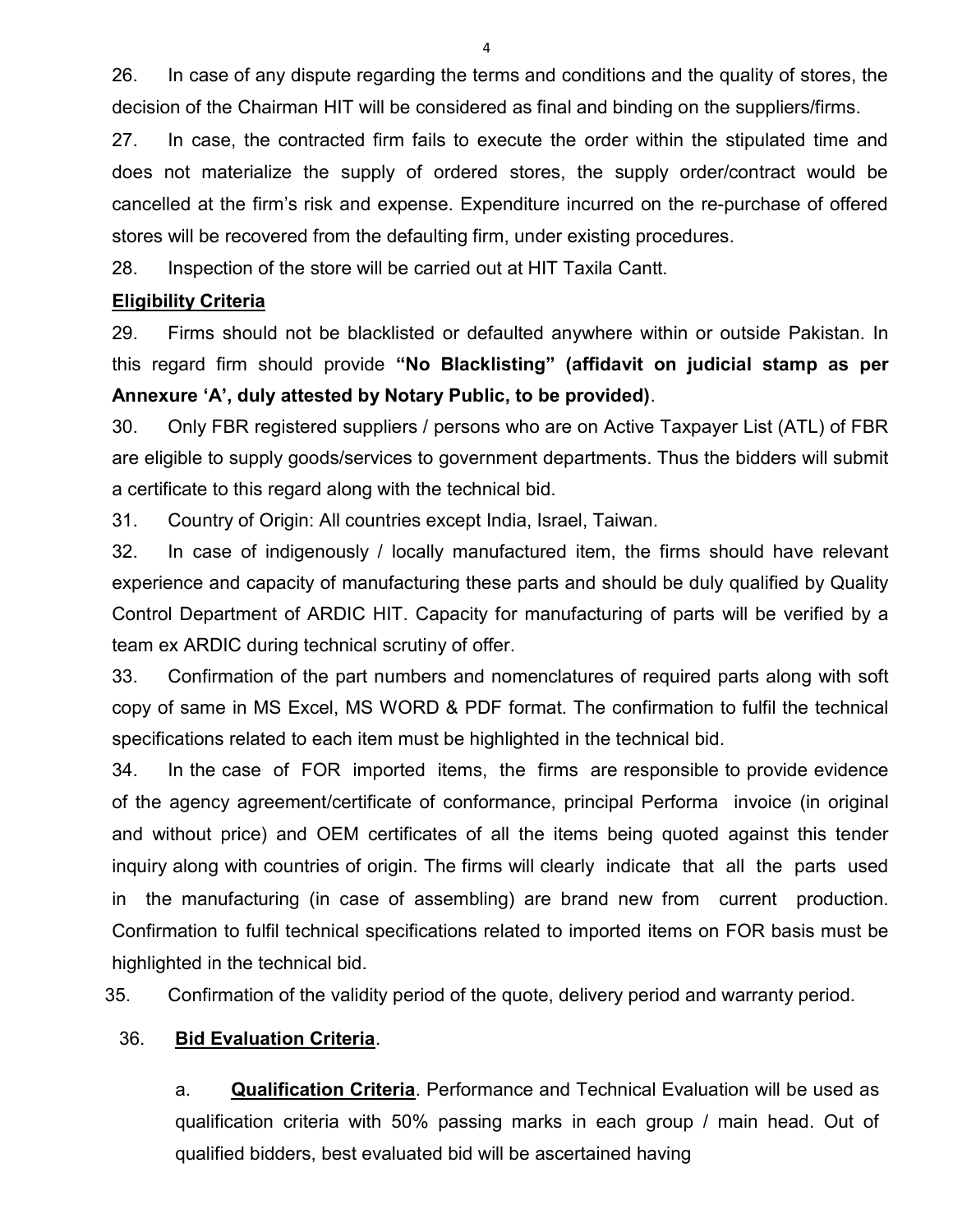| Cat                           |     | Mks % Weight age Remarks |                                |
|-------------------------------|-----|--------------------------|--------------------------------|
| <b>Performance Evaluation</b> | 50  | 70.                      | Minimum 50% to qualify in each |
| <b>Technical Evaluation</b>   | 50  |                          | Group / Main head.             |
| <b>Price Evaluation</b>       | 100 | 30                       |                                |

# (i) Marks Distribution Qualification Matrix

| <b>Ser</b> | <b>Description</b>                     | <b>Maximum Points</b> |
|------------|----------------------------------------|-----------------------|
| a          | <b>Performance Evaluation</b>          |                       |
|            | <b>Financial Soundness</b>             | 15                    |
|            | Past Experience/ Previous Record<br>2) | 15                    |
|            | <b>Past Performance</b><br>3)          | 20                    |
| b          | <b>Technical Evaluation criteria</b>   | 50                    |
|            | Total                                  | 100                   |

 $(ii)$ **Financial soundness**. Credit marks for financial soundness of the firm shall

be on the basis of following qualifications:-

|     | <b>Ser Description</b>                                                           | <b>Max</b><br><b>Points</b> | <b>Explanation for Marks Obtained</b>                                                                                                                                                                                                                                                 | <b>Remarks</b>                                                                                                                                                                                                     |
|-----|----------------------------------------------------------------------------------|-----------------------------|---------------------------------------------------------------------------------------------------------------------------------------------------------------------------------------------------------------------------------------------------------------------------------------|--------------------------------------------------------------------------------------------------------------------------------------------------------------------------------------------------------------------|
| (1) | Annual<br>turnover of<br>last <sub>3</sub><br>Financial<br>$\mathsf{X}$<br>Years | 5                           | Marks will be calculated as per the<br>formula:-<br>Formula<br>Score $=$<br>$(Y1+Y2+Y3)$ x5<br>3X<br>*(Y1,Y2,Y3<br>respective<br>annual<br>turnovers of last three years)<br>X= Last purchased rate / estimated<br>value of the quoted items available<br>with HIT.                   | <b>Third</b><br>Party<br>generated<br>verifiable<br>audit<br>reports for<br>last<br>three<br>financial<br>to<br>be<br>years<br>provided<br>for<br>minimum of up to<br>Rs.5 Min.<br><b>Bank</b><br><b>Statement</b> |
| (2) | Working<br>Capital<br>of<br>last 3 x Financial<br>years                          | 5                           | Marks will be calculated as per the<br>formula:-<br>Formula<br>$(Y1+Y2+Y3)$ x5<br>Score=<br>3(x/2)<br>Y1, Y2 and Y3 being respective<br>working capitals of last three years.<br>X/2= Half of the last purchased rate<br>/ estimated value of the quoted<br>items available with HIT. | showing<br>transactions<br>of<br>equal amount will<br>be applicable for<br>these reports.                                                                                                                          |
| (3) | <b>Bank Credit Line</b>                                                          | 5                           | Full marks will be given to the<br>bidders whose Bank credit lines<br>will be equal to or higher than X.<br>Marks of remaining bidder will be<br>calculated as per given formula:-<br>Score= $X1 \times 05$<br>X                                                                      |                                                                                                                                                                                                                    |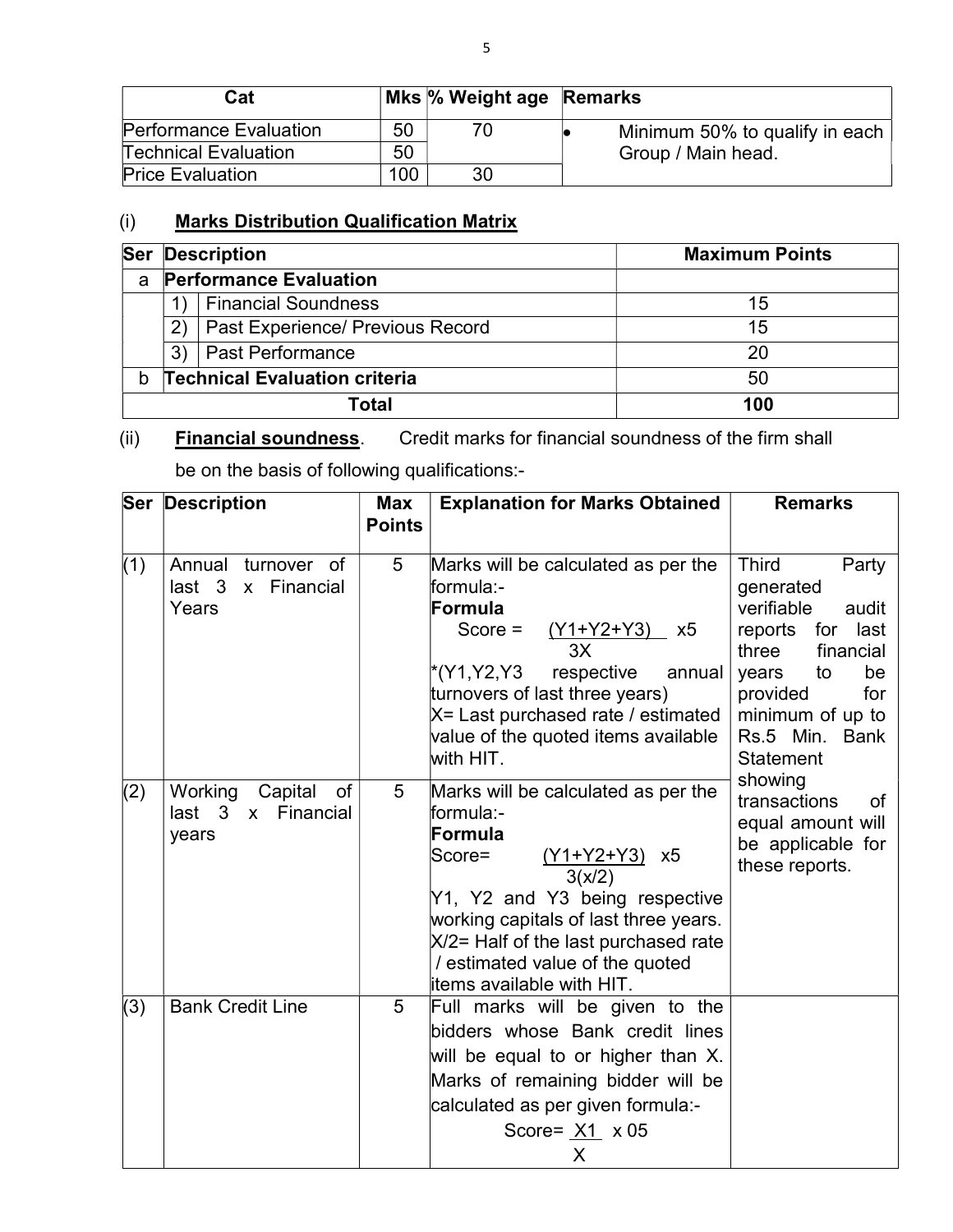|     |                                                                         |    | X1= Bank Credit Line                                                                                                                     |  |
|-----|-------------------------------------------------------------------------|----|------------------------------------------------------------------------------------------------------------------------------------------|--|
|     |                                                                         |    | $X =$ Last purchased rate / estimated                                                                                                    |  |
|     |                                                                         |    | value available with HIT.                                                                                                                |  |
| (4) | Litigation<br><b>History</b><br>where decision went<br>against the firm |    | Marks for firms with no litigation<br>history. One mark will be deducted<br>for each litigation where decision<br>went against the firm. |  |
|     |                                                                         | 15 |                                                                                                                                          |  |

# b. Past Experience/ Previous Record. Credit marks for experience shall be awarded on the basis of following qualifications:-

| <b>Ser</b><br><b>Description</b> |                                | Max             | <b>Explanation for</b> | <b>Remarks</b>                 |
|----------------------------------|--------------------------------|-----------------|------------------------|--------------------------------|
|                                  |                                | <b>Points</b>   | <b>Marks Obtained</b>  |                                |
| (i)                              | Projects<br>of<br>similar      | 10 <sup>°</sup> | 3 years (1.3 marks)    | Attested and verifiable        |
|                                  | nature and complexity          |                 | contract<br>per        | copies<br>of<br>related        |
|                                  | in last 3 years.               |                 | Maximum<br>3.3         | contracts /<br><b>Purchase</b> |
|                                  |                                |                 | marks per year)        | with<br>orders                 |
|                                  |                                |                 |                        | Government /<br>Semi           |
|                                  |                                |                 |                        | Government / Defence           |
|                                  |                                |                 |                        | organization<br>be             |
|                                  |                                |                 |                        | attached.                      |
| (iii)                            | of enlistment<br><b>Status</b> | 5               | Not registered firms   |                                |
|                                  | with<br>Government             |                 | be awarded 2.5         |                                |
|                                  | Organizations                  |                 | gratis Marks           |                                |
|                                  | (Attested<br>copies<br>of      |                 |                        |                                |
|                                  | Registration                   |                 |                        |                                |
|                                  | certificates<br>to<br>be       |                 |                        |                                |
|                                  | enclosed).                     |                 |                        |                                |
|                                  | Total                          | 15              |                        |                                |

# c. Past Performance. Credit Marks for past performance shall be awarded on the basis of following criteria:-

|                                                                                | <b>Description</b>                                                | <b>Max</b><br><b>Points</b> | <b>Maximum Points</b>                               | <b>Remarks</b>                                                                                                     |
|--------------------------------------------------------------------------------|-------------------------------------------------------------------|-----------------------------|-----------------------------------------------------|--------------------------------------------------------------------------------------------------------------------|
| Contracted store supplied<br>(i)<br>from the concerned<br>procurement agency). | within DP in last 3 years (data<br>will be attached duly verified | 20                          | 5 Mark for each successfully<br>completed contract. | $\frac{1}{2}$<br>marks for<br>weak<br>leach<br>response/not<br>attending any<br>conference<br>/delayed<br>response |
| Total                                                                          |                                                                   | 20                          |                                                     |                                                                                                                    |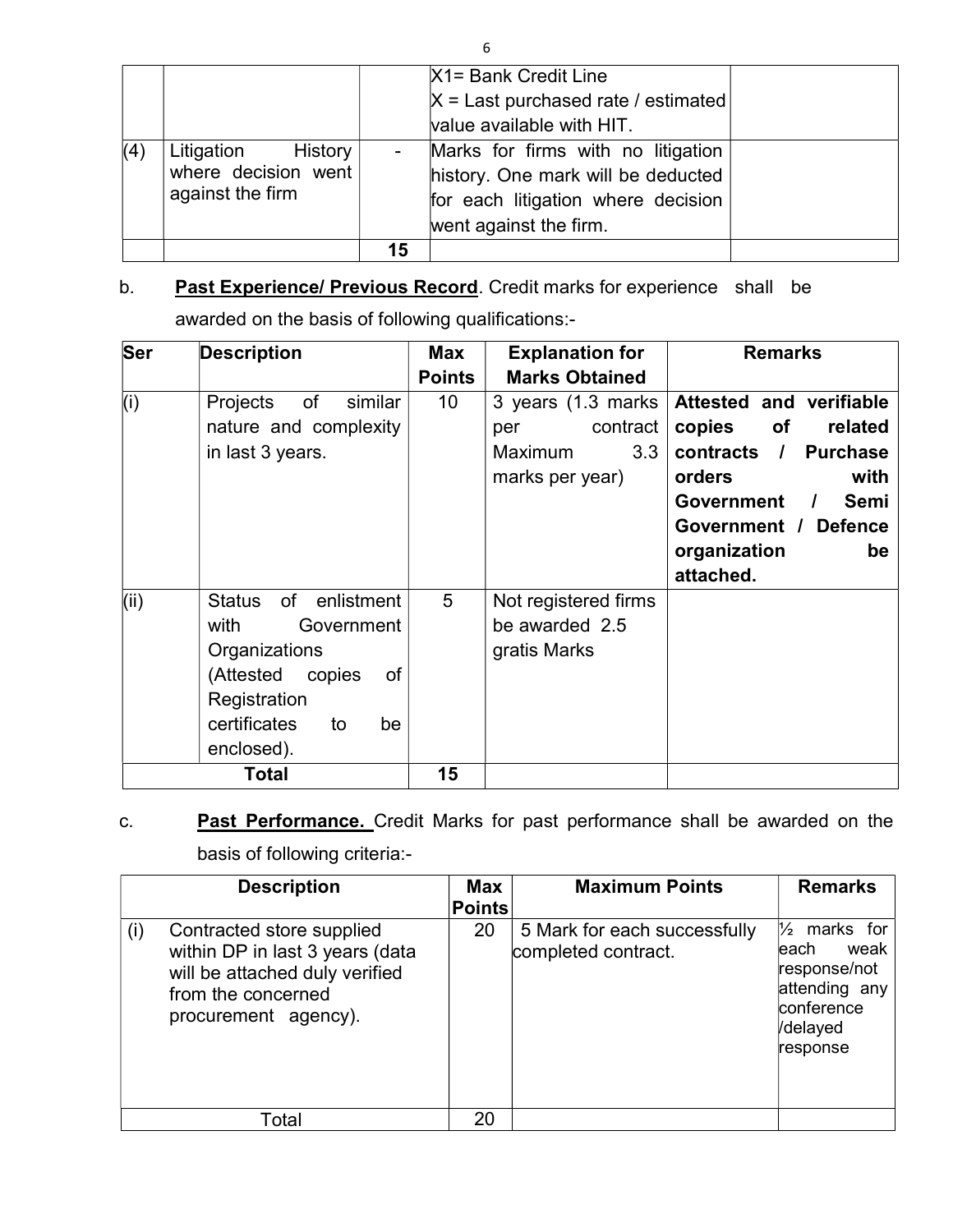| Ser |                                       | <b>Evaluation Factor Sand Description</b><br>Rang                                                                                                                                                                                                                                                                                                                                                                                    |                |           |                                   | <b>Max</b><br><b>Points</b>       | <b>Remarks</b> |
|-----|---------------------------------------|--------------------------------------------------------------------------------------------------------------------------------------------------------------------------------------------------------------------------------------------------------------------------------------------------------------------------------------------------------------------------------------------------------------------------------------|----------------|-----------|-----------------------------------|-----------------------------------|----------------|
| (a) |                                       | <b>Human Resources:</b>                                                                                                                                                                                                                                                                                                                                                                                                              |                |           |                                   | 10                                |                |
|     | (i)                                   | Number of PhDs on payroll in relevant<br>field                                                                                                                                                                                                                                                                                                                                                                                       | <b>Marks</b>   |           | 1 Mark for each<br>PhD, Maximum 3 | 3                                 |                |
|     | (ii)                                  | Strength of Engineers (BSc) on payroll<br>in relevant field                                                                                                                                                                                                                                                                                                                                                                          | 10<br>20<br>30 | ÷,<br>>40 | 20<br>30<br>40                    | 4<br>5<br>$\,6$<br>$\overline{7}$ |                |
| (b) | Firm's<br><b>Experience:</b><br>firm. | <b>Technical</b><br>Capability/<br><b>Past</b><br>Team ex ARDIC will be visit firm's premises to<br>witness on ground facilities / setups of $R & D$ of                                                                                                                                                                                                                                                                              |                |           |                                   | 5                                 |                |
| (c) |                                       | Monitoring of R&D activities/ Hardware/<br><b>Software Design</b><br>Qualification of technical proposal shall be<br>assessed to ensure the efficacy of developed<br>Test Benches (as per Anx-A of IT) in order to<br>determine its viability. Assessment of the<br>development approach by bidder will be carried<br>out on following criteria:-                                                                                    |                |           |                                   | 80                                |                |
|     | (i)<br>(ii)<br>(iii)<br>(V)<br>(vi)   | Bidder shall identify the material of Test<br>Bench Hardware.<br>Development plan of Test Benches<br>methodology.<br>Proposed indigenous design / Block<br>Diagram of hardware and software to be<br>developed.<br>(iv) Teflon wire/cable for internal wiring be<br>used to cater for fire hazards<br>Use of internal / external certified Mil<br>grade metallic connector.<br>Conformal<br>coating<br>cards<br>of<br>be<br>ensured. |                |           |                                   | 5<br>10<br>10<br>10<br>10<br>5    |                |
|     |                                       | (vii). Firm commitment to provide BOM of<br>relevant product/ assembly including<br>list of components along with<br>data<br><b>PCB</b><br>Gerber<br>files,<br>sheet,<br>software/firmware/ programme<br>of<br>programmable<br>microcontrollers<br>ICs/<br>and processors, component layout<br>diagram, device drivers, schematic<br>diagrams, design diagram of<br>casing,<br>ICDs and complete data set if<br>any                  |                |           |                                   | 15                                |                |

Credit Marks on technical specification parameters will be granted as per following:-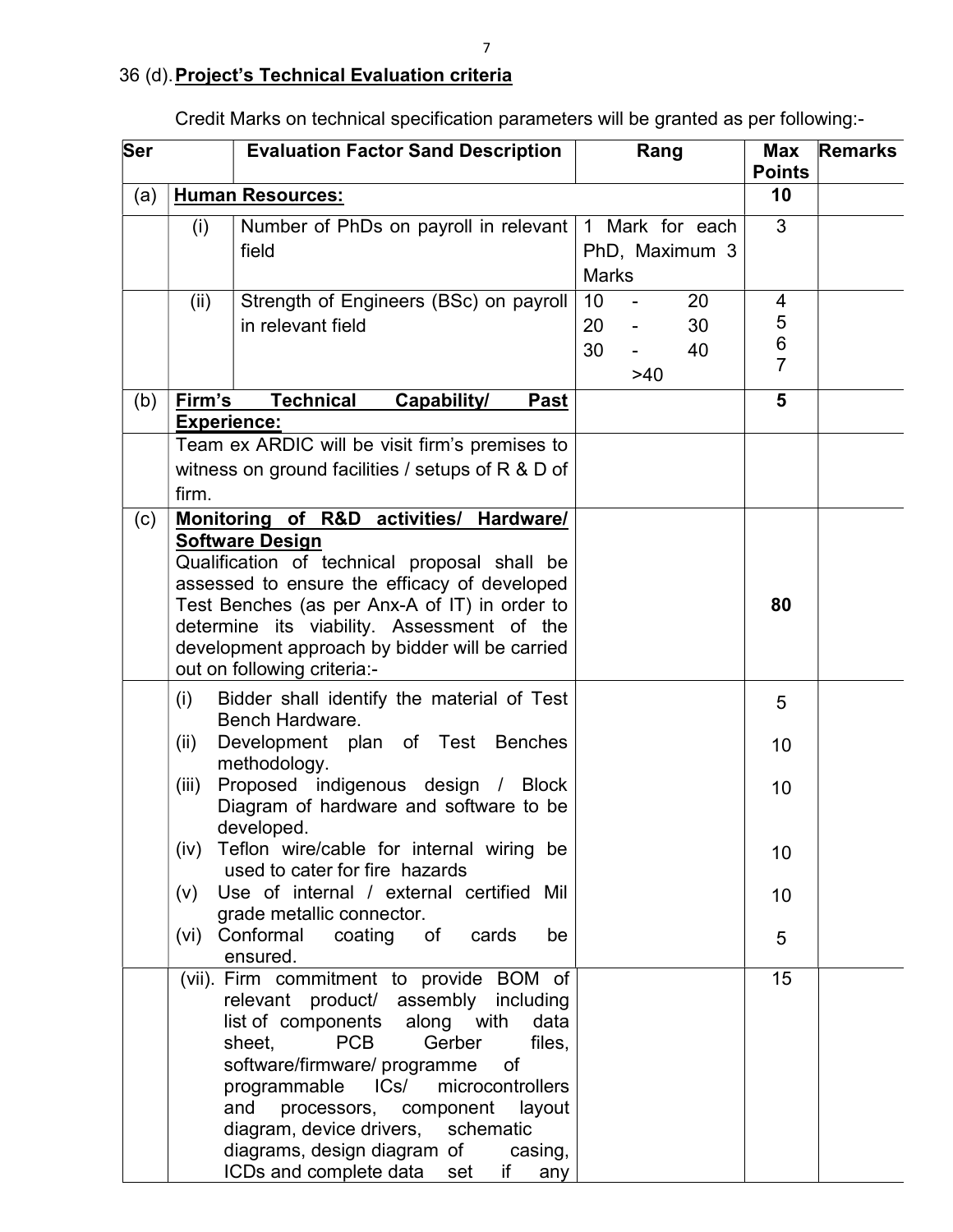|     | machine learning algorithm<br>is<br>used. Any false information should<br>be liable for disqualification of bid/<br>tender/contract, if found at later stage.<br>(3x marks will be deducted for each<br>item discarded).<br>(viii). Firm's commitment to provide training<br>/ trouble shooting/ diagnostics support<br>in in<br>documented form i.e TDPs (Technical<br>Data Package) and submit along<br>with<br>product. | 15  |  |
|-----|----------------------------------------------------------------------------------------------------------------------------------------------------------------------------------------------------------------------------------------------------------------------------------------------------------------------------------------------------------------------------------------------------------------------------|-----|--|
| (d) | <b>ISO Certificate:</b> - Any firm have ISO valid                                                                                                                                                                                                                                                                                                                                                                          |     |  |
|     | certificate.                                                                                                                                                                                                                                                                                                                                                                                                               | 5   |  |
|     | Grand Total (a+b+c+d)                                                                                                                                                                                                                                                                                                                                                                                                      | 100 |  |
|     | Score in Technical evaluation = $X \times 50$                                                                                                                                                                                                                                                                                                                                                                              |     |  |
|     | 100                                                                                                                                                                                                                                                                                                                                                                                                                        |     |  |
|     | Marks Obtain out of $100 = X$                                                                                                                                                                                                                                                                                                                                                                                              |     |  |
|     | <b>Note:</b> Newly participated firm or the firm having no past performance record with HIT                                                                                                                                                                                                                                                                                                                                |     |  |
|     | will be given 50% marks in each category.                                                                                                                                                                                                                                                                                                                                                                                  |     |  |

37. Only affidavits and third party (having no conflict of interest with either HIT or the bidder) generated / verified documents may be treated as credible evidences for scoring.

38. Logistic Support: It is also expected that the contracting firm will provide the sureties for the 20 years logistic support in the future. The undertaking from the contracting firm will be the part of the contract to provide logistic support in the following areas:-

- **a. Training:** The comprehensive training free of cost will be given by the developer firm regarding operation, fault location and trouble shooting of developed Testers. This will also encompass the use of field and base level test equipment.
- **b. Test Equipment.** The developer firm should be able to provide Test Jigs for Tester and for card/PCB level repair, after final product acceptance, through separate contract if required.

39. TDPs. A complete set of TDPs including detailed technical documents will be provided by the developer on completion of the development. HIT will consider the copyright protection and same will be discussed later in contracting phase with the successful bidder. The documents to be provided should contain the following:-

- a. Technical Manual with detailed description.
- b. Drawings, Process Sheets & Schematic diagram, PCB Layout
- c. Acceptance Test Procedures.
- d. Performance parameters.
- e. Dimensional details.
- f. Codes for programmable IEs.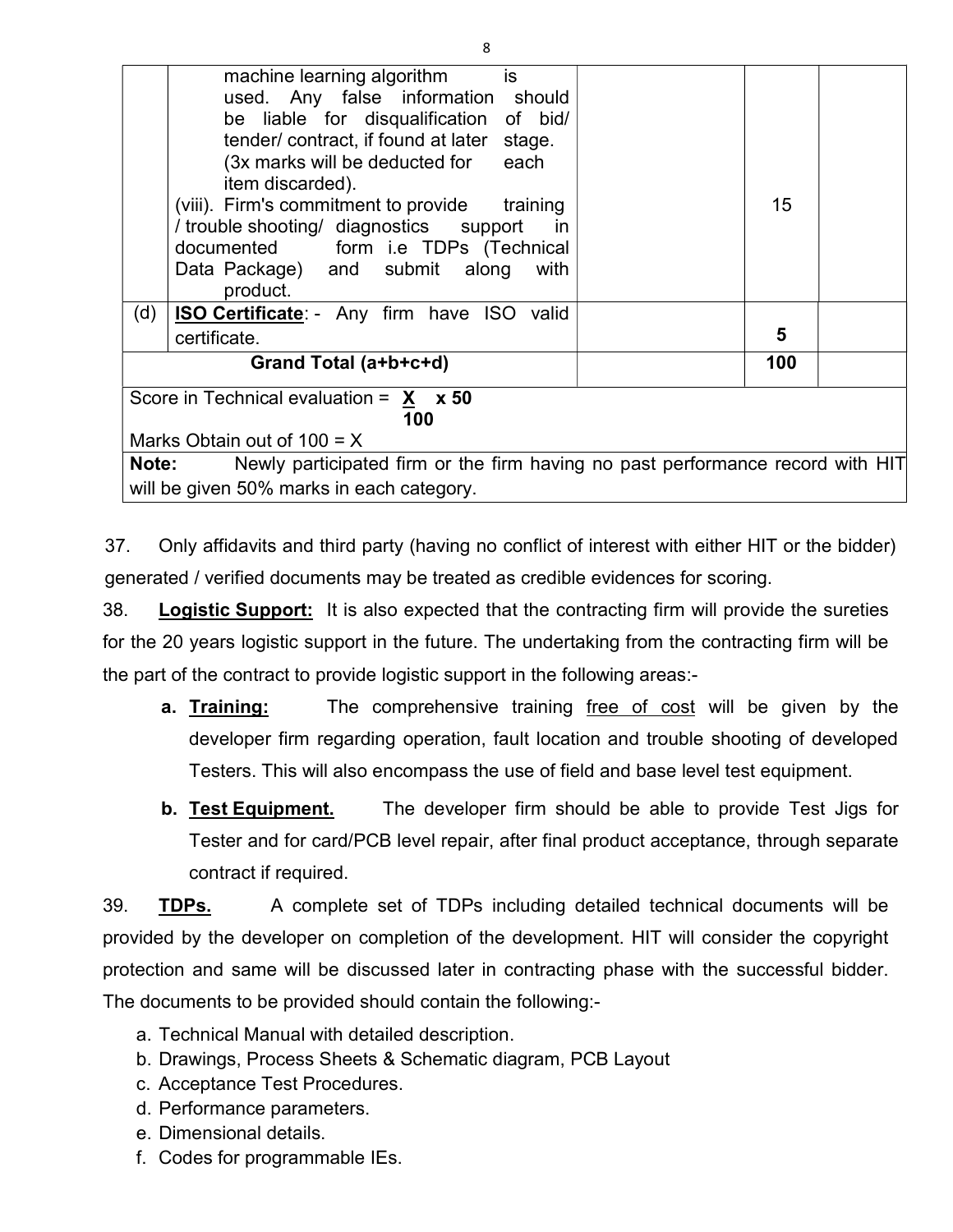- g. Installation details.
- h. Trouble Shooting, fault diagnoses, Repair and Maintenance Manuals.
- i. Life expectancy of components.

40. Contracts will be awarded to best evaluated bidder with highest overall score based on weightage based on quality cost method:-

- a. Qualification Criteria (Technical) 70%
- b. Commercial offer / Price **COMEN** 30%
- Note: Technical / Commercial quotation must conform to IT parameters specified in this tender. The offer will be rejected there in if the said parameters are not complied with.

41. Contracts will be finalized after confirmation and availability of funds quoted by successful bidder.

42. Technical assistance will be provided by the firm on requirement basis.

43. After successful conclusion of development contract including qualification of the prototype / 1st Article, following "Yes Obligations" for the qualified firms will be applicable for bulk supply / series procurement contract(s) after approval by HITB as under: -

- a. Award of "Sole Manufacture Right" for HIT or procurement "Proprietary" status for minimum 3 years, subject to timely development, contract execution performance, quality, cost rationalization and value additions (if any) of development / 1st contract.
- b. Extension of "Sole Manufacture Right" for HIT or procurement "Proprietary" status beyond 3 years' subject to timely completion, contract execution performance, quality consistency, cost rationalization and value additions (if any) in previous contract(s).
- c. Where operationally, financially and technically possible / viable, HIT (developing or procurement agency) may provide estimated required quantities to qualified firm(s) for subsequent needs.
- d. Qualified firm will not be allowed to participate in any tender of similar items elsewhere (inland and abroad) without prior permission of HITB.

44. Firm(s) will submit commercial offer with "Estimated Itemized Cost (EIC)" of the item including following: -

- a. Material Cost.
- b. Manufacturing Cost (including tooling, labour, die, overhead charges etc).
- c. R&D Charges.

d. Service Charges (including transportation, tests/trials, profit etc).

45. After successful development and qualification of final product, the firm will submit the "Final Itemized Cost (FIC)" along with supporting documents / verification proofs for subsequent series / bulk procurement contract(s) of the same item(s). FIC will be mutually negotiated /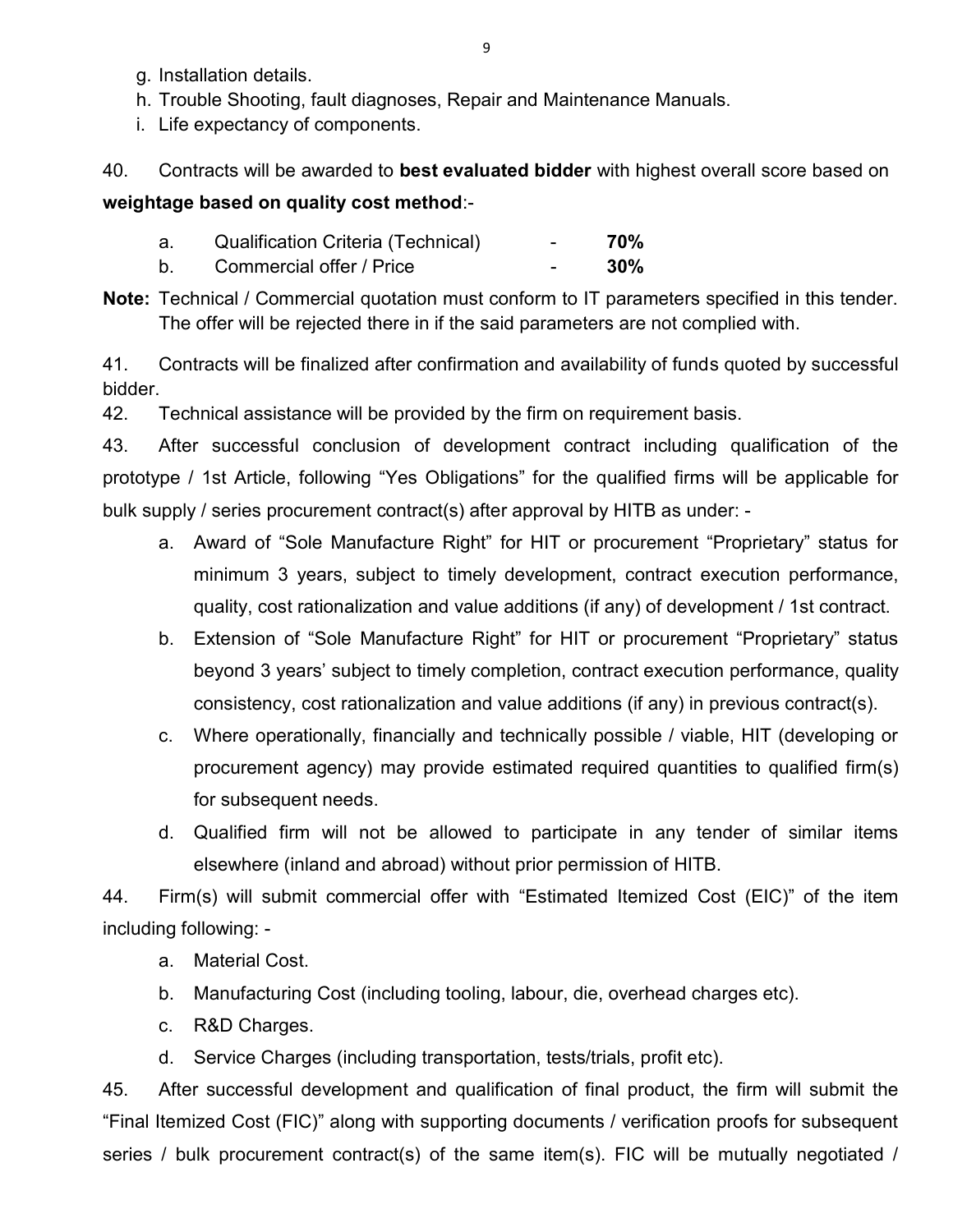finalized before conclusion of the development contract. Same will remain valid for one year. FIC will be finalized under following heads: -

- a. Material Cost
	- (1) Imported material with details (specifications, source, cost).
	- (2) Local material with details (specifications, source, cost).
- b. Manufacturing Cost
	- (1) Tooling cost with details.
	- (2) Labour cost with details of man-hours.
	- (3) Die, jigs and fixture cost with details.
	- (4) Overhead charges including cost of utilities etc.
- c. Service Charges (including transportation, in-house tests / trials, profit etc).
- d. R&D Charges. This will be will be amortized in series / bulk procurement contracts, in case of No Cost No Obligation and No Cost Yes Obligation only. Same must be covered under following heads: -
	- (1) Material characterization.
	- (2) Modelling and simulation.
	- (3) Formulation of drawing and process sheets.
	- (4) Software development.

46. FIC will remain negotiable for series / bulk procurement contract(s) after one year based on inflation rate and overall cost variations etc.

47. Final contract would be signed after availability of funds.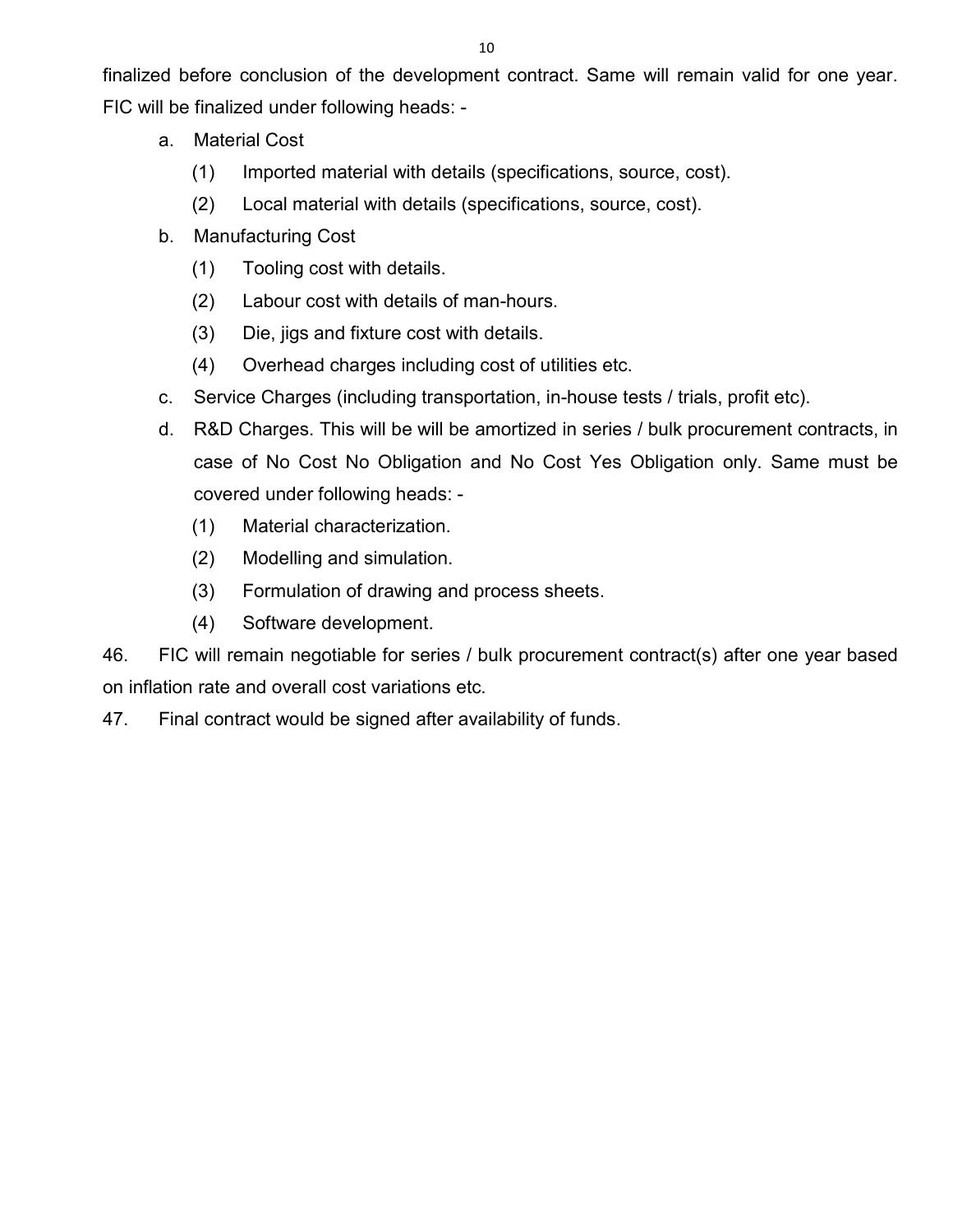Annexure 'A' IT No.5646/IT- /Proc/ARDIC<br>Dated Mar 2022 **Mar 2022** 

## **AFFIDAVIT**

# NO BLACK LISTING CERTIFICATE

 It is certified that M/s \_\_\_\_\_\_\_\_\_\_\_\_\_\_\_\_\_\_\_\_\_\_\_\_\_\_\_\_\_\_\_\_\_\_\_\_\_\_ have never been blacklisted with any Govt / Semi Govt / Defence Organization / PPRA / KPK PPRA / Punjab PPRA / Sindh PPRA within or outside Pakistan.

\_\_\_\_\_\_\_\_\_\_\_\_\_\_\_\_\_\_\_\_\_\_\_\_\_\_\_ (Designation, Signature & Stamp)

 $\overline{\phantom{a}}$  ,  $\overline{\phantom{a}}$  ,  $\overline{\phantom{a}}$  ,  $\overline{\phantom{a}}$  ,  $\overline{\phantom{a}}$  ,  $\overline{\phantom{a}}$  ,  $\overline{\phantom{a}}$  ,  $\overline{\phantom{a}}$  ,  $\overline{\phantom{a}}$  ,  $\overline{\phantom{a}}$  ,  $\overline{\phantom{a}}$  ,  $\overline{\phantom{a}}$  ,  $\overline{\phantom{a}}$  ,  $\overline{\phantom{a}}$  ,  $\overline{\phantom{a}}$  ,  $\overline{\phantom{a}}$ (Signature & Stamp of Notary Public)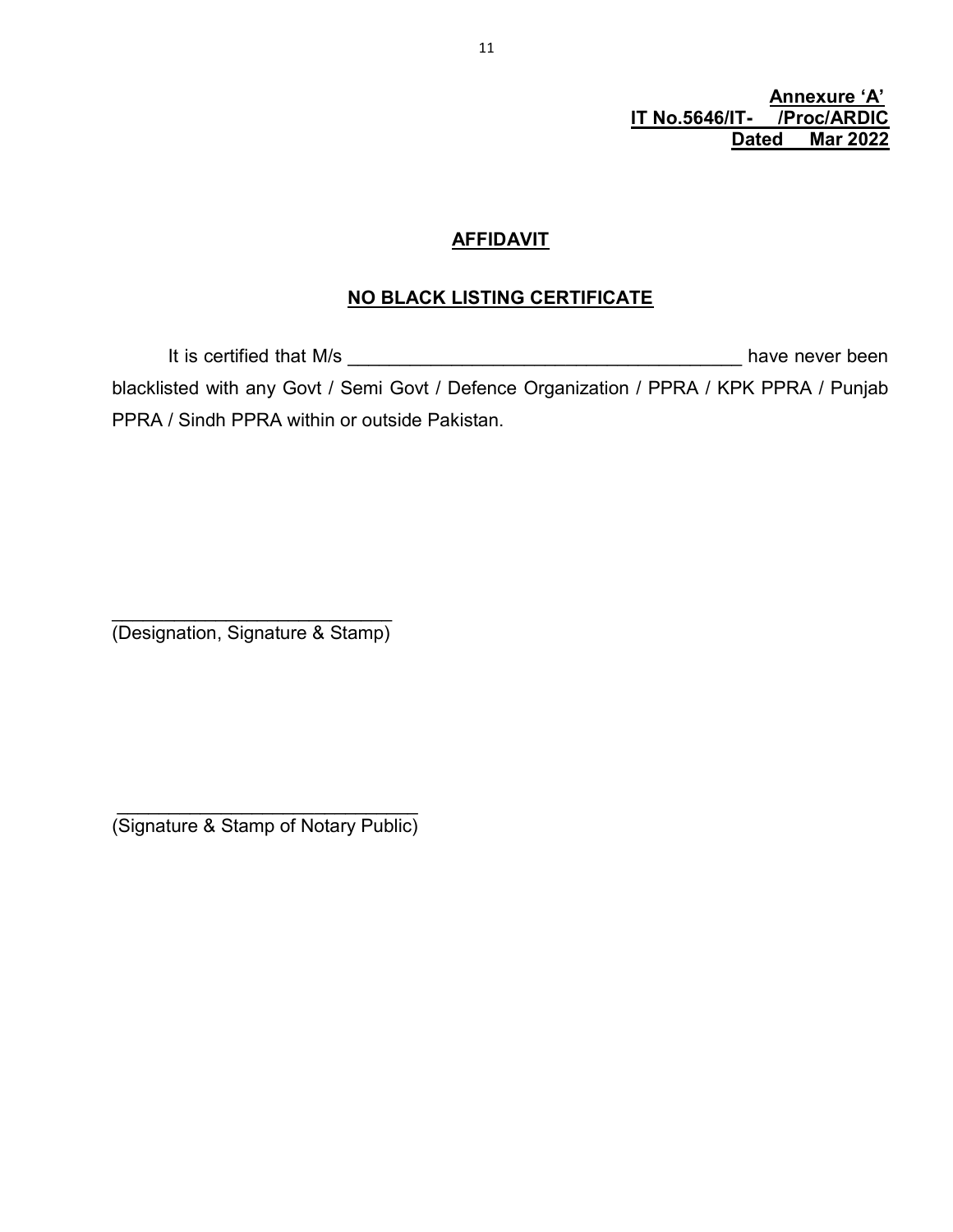### Annexure 'B' IT No.5646/IT- /Proc/ARDIC Dated Mar 2022

Qualification Criteria. Performance and Technical Evaluation will be used as qualification criteria with 50% passing marks in each group / main head. Out of qualified bidders, best evaluated bid will be ascertained having Performance/Technical Evaluation weithage 70% & Price Evaluation weithage 30%.:-

| Cat                         |     | Mks $\%$ Weight age | <b>Remarks</b>                    |
|-----------------------------|-----|---------------------|-----------------------------------|
| Performance Evaluation      | 50  | 70                  | Minimum 50% to qualify in<br>each |
| <b>Technical Evaluation</b> | 50  |                     | Group / Main head.                |
| <b>Price Evaluation</b>     | 100 | 30                  |                                   |